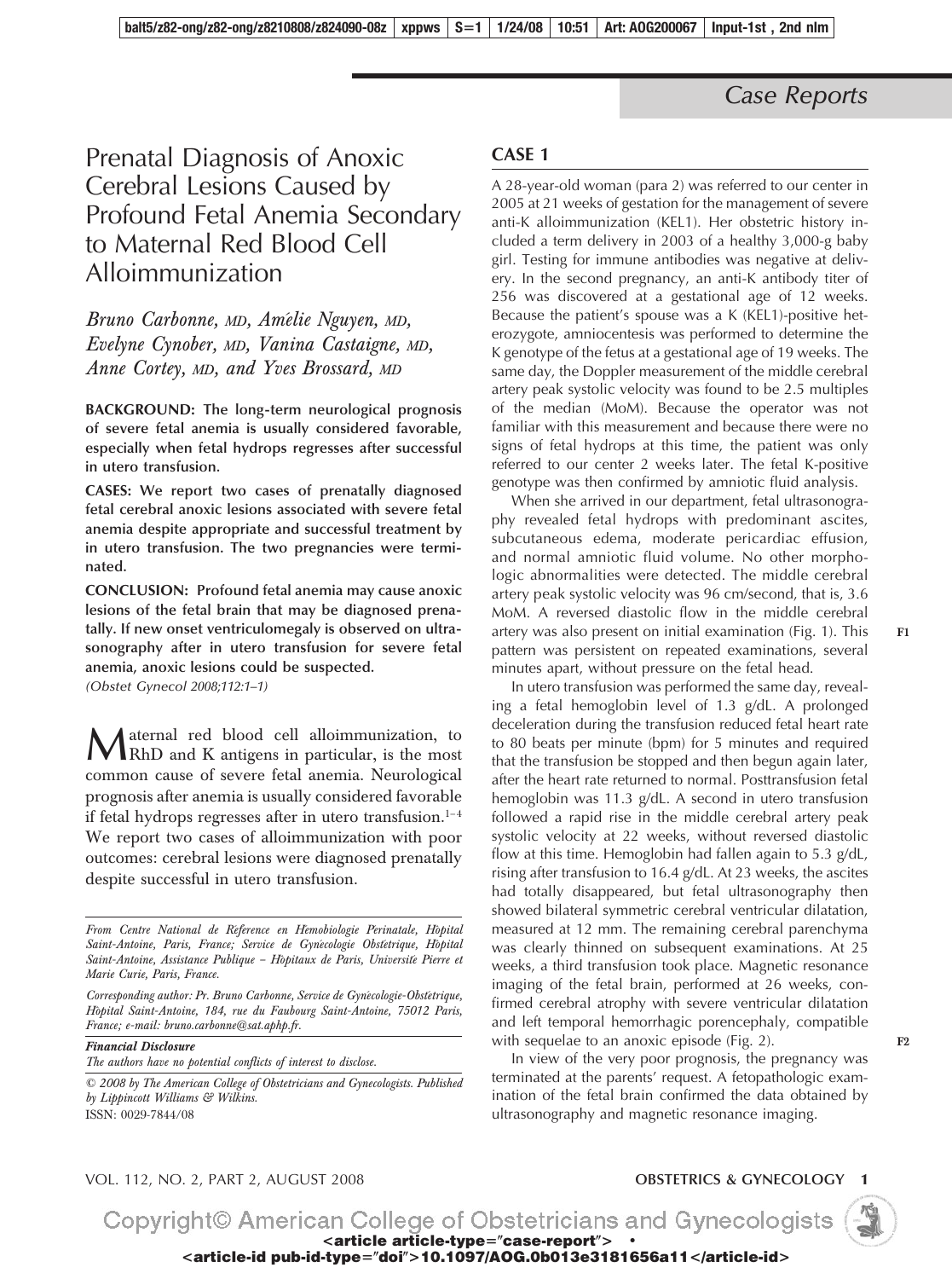

#### **CASE 2**

A 31-year-old RhD-negative woman (para 4) was referred to our center at a gestational age of 25 weeks for management of severe anti-RhD alloimmunization. In 1997, she gave birth to an RhD-positive child in good health. Antiglobulin testing at delivery was negative. She did not receive a prophylactic injection of anti-RhD immunoglob-



**Fig. 2.** Magnetic resonance imaging of the fetal brain at 26 weeks of gestation revealing severe bilateral ventriculomegaly, a temporal porencephalic cyst *(thin arrow)*, and a thinned cortical matrix *(thick arrow)*.

*Carbonne. Fetal Brain Lesions Caused by Anemia. Obstet Gynecol 2008.*

**Fig. 1.** Reverse flow in the middle cerebral artery before in utero transfusion. Fetal hemoglobin was 1.3 mg/dL. *Carbonne. Fetal Brain Lesions Caused by Anemia. Obstet Gynecol 2008.*

ulin. In 1999, anti-RhD alloimmunization was diagnosed at the beginning of the second pregnancy, with antibodies stable at 2 micrograms/mL throughout the pregnancy without signs of fetal anemia. The newborn received a simple transfusion and intensive phototherapy. In 2004, the patient's third pregnancy was also normal, with stable anti-RhD antibodies. The RhD-positive child received intensive phototherapy but did not require a blood transfusion.

At the beginning of this fourth pregnancy, the anti-RhD antibody titer was 32, with a concentration of 2 micrograms/mL at 11 weeks. The detailed morphology ultrasound scan at 22 weeks found no abnormalities. Blood testing every 2 weeks was requested, but the next sample did not reach the laboratory until 4 weeks later and showed a massive reactivation, with a titer of 256 or 15 micrograms/mL.

The patient was not referred to our center until 25 weeks. Ultrasonography then showed fetal hydrops with predominant ascites and middle cerebral artery peak systolic velocity at 80 cm/second, that is 2.5 MoM. Fetal hemoglobin was 2.3 g/dL at blood sampling performed the same day and 12.1 g/dL after an uncomplicated in utero transfusion. At 26 weeks, ultrasound monitoring showed partial regression of the hydrops and cerebral ventricular dilatation of 11 mm at the posterior horn of the lateral ventricle. Two days later, the ventricular dilatation had increased to 14 mm (Fig. 3). At 27 weeks, ultrasonography showed that the hydrops had disappeared, but ventricular dilatation had increased to 18 mm with a thinned cerebral parenchyma. At the parents' request, the pregnancy was terminated. They did not agree to either a pathology examination or a fetal cerebral magnetic resonance imaging.

#### **COMMENT**

In utero transfusion is the standard treatment for severe fetal anemia and results in the survival of nearly 90% of fetuses with anemia.<sup>2</sup> Several intermediate and long-term studies have followed children born after severe anemia corrected by in utero transfusion; these studies suggest neurological prognosis is

**2 Carbonne et al** *Fetal Brain Lesions Caused by Anemia* **OBSTETRICS & GYNECOLOGY**

Copyright© American College of Obstetricians and Gynecologists



**F3**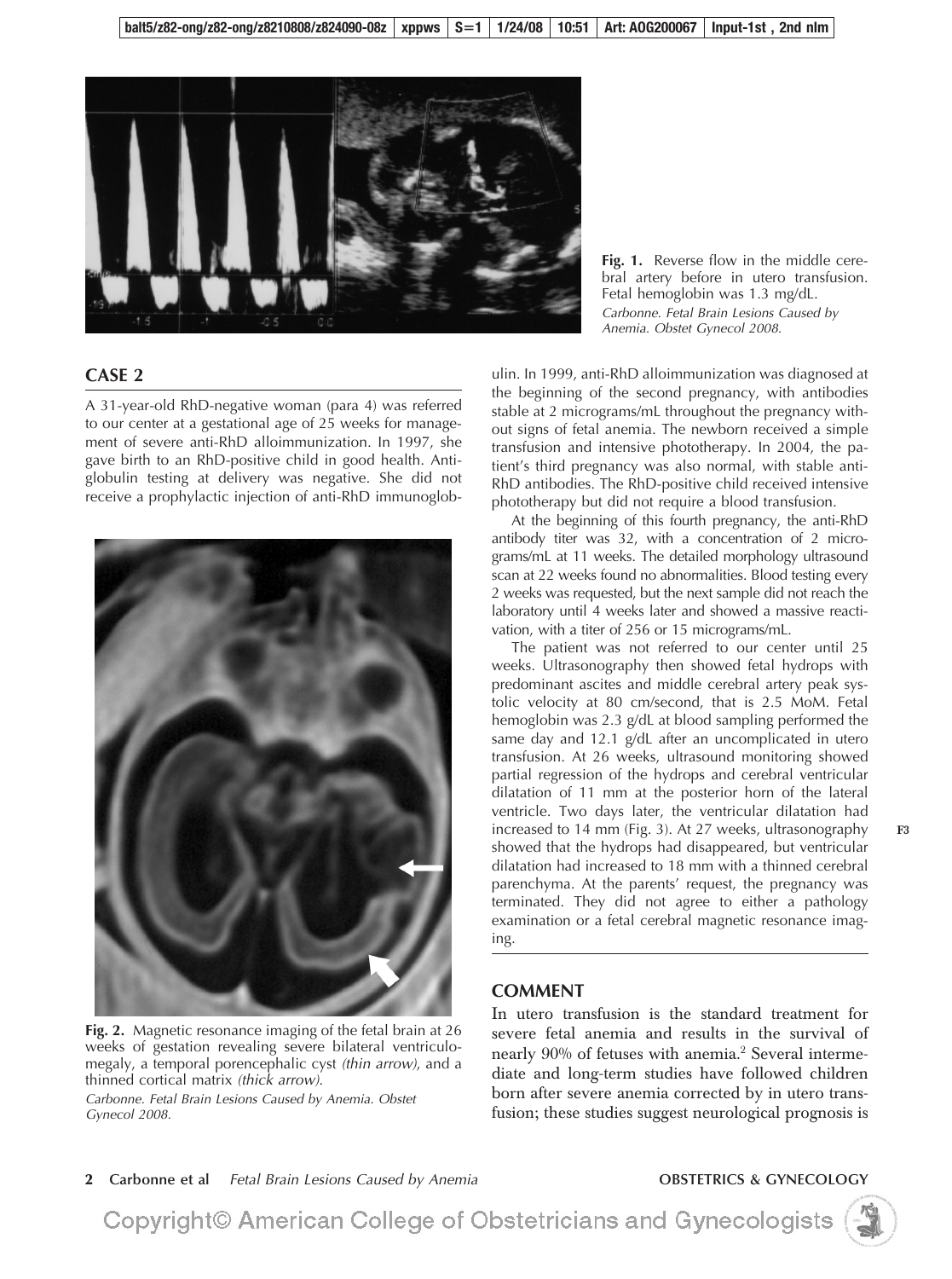

**Fig. 3.** Severe fetal cerebral ventricular dilatation at 27 weeks of gestation, 2 weeks after successful in utero transfusion. Fetal hemoglobin was 2.3 g/dL at the time of transfusion.

*Carbonne. Fetal Brain Lesions Caused by Anemia. Obstet Gynecol 2008.*

favorable in 92–98% of cases, even in cases of fetal hydrops.<sup>1-4</sup> Among the children whose psychomotor development was described as abnormal, Janssens et al3 related three cases of cerebral motor disabilities to fetal distress during labor. Other authors describe developmental delay without identifying any clear causation. Unfortunately, none of these studies mention any pre- or postnatal imaging studies of cerebral morphology.

In the cases we present here, cerebral lesions suggestive of diffuse anoxia were observed in utero, soon after correction of anemia and despite complete regression of hydrops. The hypothesis that seems to us most likely to explain the onset of this cerebral atrophy and porencephaly is cerebral anoxia due to profound and prolonged fetal anemia (2.1 and 1.3 g/dL). In both cases, the history suggests a delayed referral before the first in utero transfusion.

Fetal cerebral anoxia may also be caused or worsened by technical difficulties during the transfusion. Dildy et al<sup>5</sup> reported a case of a porencephalic cyst related to a difficult in utero transfusion. In the first case here, a prolonged deceleration occurred for 5 minutes during the first transfusion, and it could be responsible for cerebral anoxia. Nonetheless, it is probable that cerebral lesions were not yet visible on ultrasonography but predated the transfusion, in view of the reversed diastolic flow already present in the middle cerebral artery before transfusion. This observation is consistently associated with a catastrophic neurological prognosis in reported cases.6,7 This first observation of cerebral reversed diastolic flow in a context of severe fetal anemia could be due to fetal brain edema. Recently, Ghi et al<sup>7</sup> also reported one case of periventricular leukomalacia and one transient mild ventriculomegaly associated with marked brain edema before fetal transfusion.

Radunovic et al<sup>8</sup> reported that a more than fourfold increase in hematocrit after fetal transfusion could be responsible for fetal demise in the hydropic and severely anemic fetus. The increased blood viscosity could also cause a decrease in cerebral blood flow after transfusion. However, this threshold was indicated to prevent fetal death, and little is known about nonlethal complications. In our experience of more than a hundred blood transfusions over the last 5 years, no fetal brain lesions were observed previously, even in fetuses that had a more than fourfold increase in hematocrit.

The brain injuries that we describe seem very similar to those observed in the surviving twin after death of a sibling in case of monochorionic twin gestation. Although dedicated neurosonography seems effective in identifying fetal brain injury, magnetic resonance imaging is also widely accepted in this situation.

In conclusion, severe prolonged fetal anemia with fetal hydrops can lead to anoxic cerebral lesions, even in the case of appropriate treatment by in utero transfusion. We suggest that repeated ultrasound examinations of the fetal brain should be performed after in utero transfusion for severe fetal anemia. If new-onset ventriculomegaly is observed, then anoxic lesions could be suspected and magnetic resonance imaging examination should be discussed.

#### **REFERENCES**

- 1. Grab D, Paulus WE, Bommer A, Buck G, Terinde R. Treatment of fetal erythroblastosis by intravascular transfusions: outcome at 6 years. Obstet Gynecol 1999;93:165–8.
- 2. van Kamp IL, Klumper FJCM, Oepkes D, Meerman RH, Scherjon SA, Vandenbussche FPHA, et al. Complications of intravascular transfusion for fetal anemia due to maternal red-cell alloimmunization. Am J Obstet Gynecol 2005;192: 171–7.
- 3. Janssens HM, de Haan MJJ, van Kamp IL, Brand R, Kanhai HH, Veen S. Outcome for children treated with fetal intravascular transfusions because of severe blood group antagonism. J Pediatr 1997;131:373–80.
- 4. Harper DC, Swingle HM, Weiner CP, Bonthius DJ, Aylward GP, Widness JA. Long-term neurodevelopmental outcome and brain volume after treatment for hydrops fetalis by in utero intravascular transfusion. Am J Obstet Gynecol 2006;195: 192–200.
- 5. Dildy GA 3rd, Smith LG, Moise KJ, Cano LE, Hesketh DE. Porencephalic cyst: a complication of fetal intravascular transfusion. Am J Obstet Gynecol 1991;165:76–8.

VOL. 112, NO. 2, PART 2, AUGUST 2008 **Carbonne et al** *Fetal Brain Lesions Caused by Anemia* **3**

Copyright© American College of Obstetricians and Gynecologists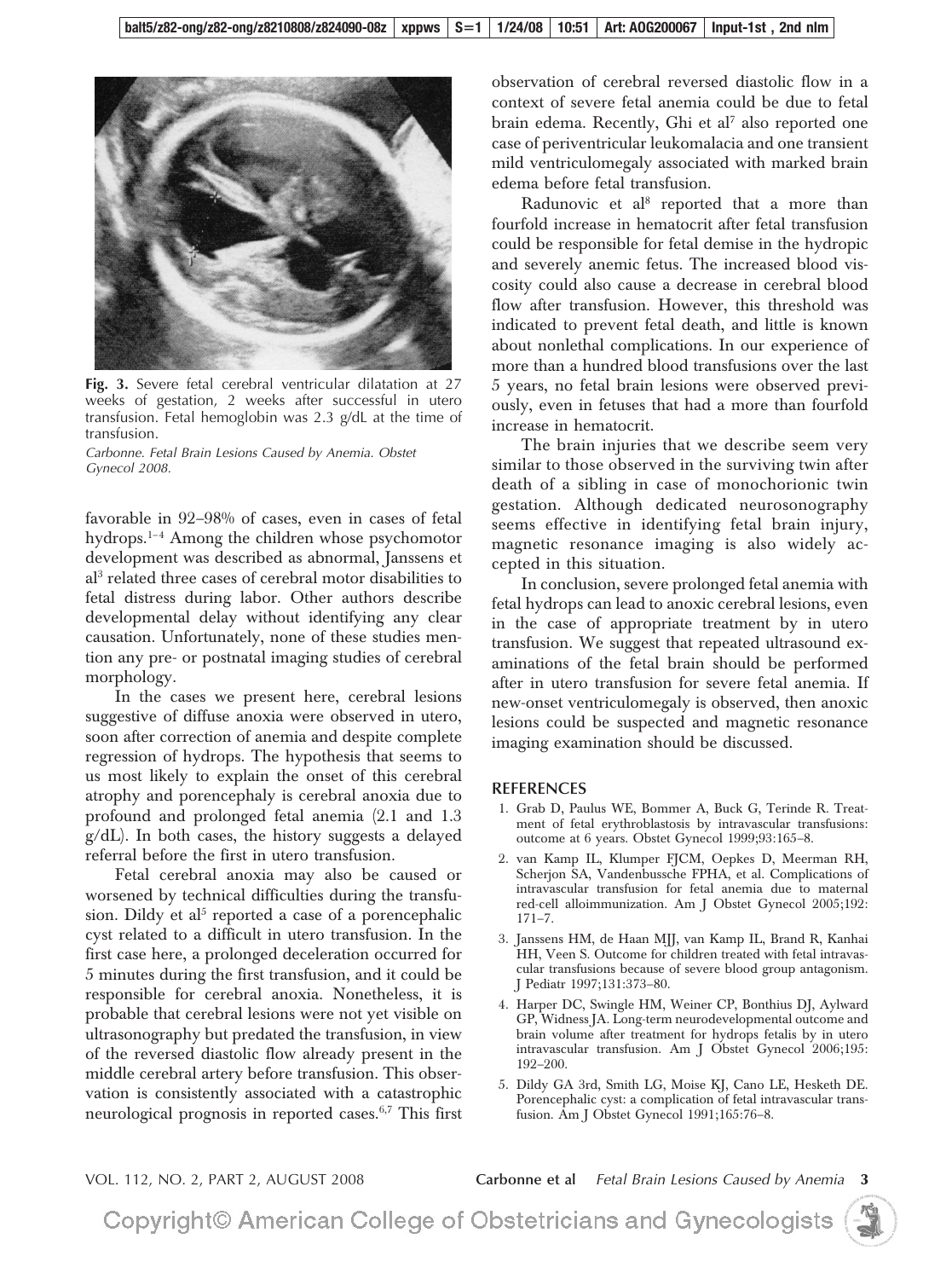**balt5/z82-ong/z82-ong/z8210808/z824090-08z xppws S1 1/24/08 10:51 Art: AOG200067 Input-1st , 2nd nlm**

- 6. Sepulveda W, Shennan AH, Peek MJ. Reverse end-diastolic flow in the middle cerebral artery: an agonal pattern in the human fetus. Am J Obstet Gynecol 1996;174:1645–7.
- 7. Ghi T, Brondelli L, Simonazzi G, Valeri B, Santini D, Sandri F, et al. Sonographic demonstration of brain injury in fetuses with severe red blood cell alloimmunization undergoing

intrauterine transfusions. Ultrasound Obstet Gynecol 2004; 23:428–31.

8. Radunovic N, Lockwood CJ, Alvarez M, Plecas D, Chitkara U, Berkowitz RL. The severely anemic and hydropic isoimmune fetus: changes in fetal hematocrit associated with intrauterine death. Obstet Gynecol 1992;79:390–3.

**4 Carbonne et al** *Fetal Brain Lesions Caused by Anemia* **OBSTETRICS & GYNECOLOGY**

Copyright© American College of Obstetricians and Gynecologists

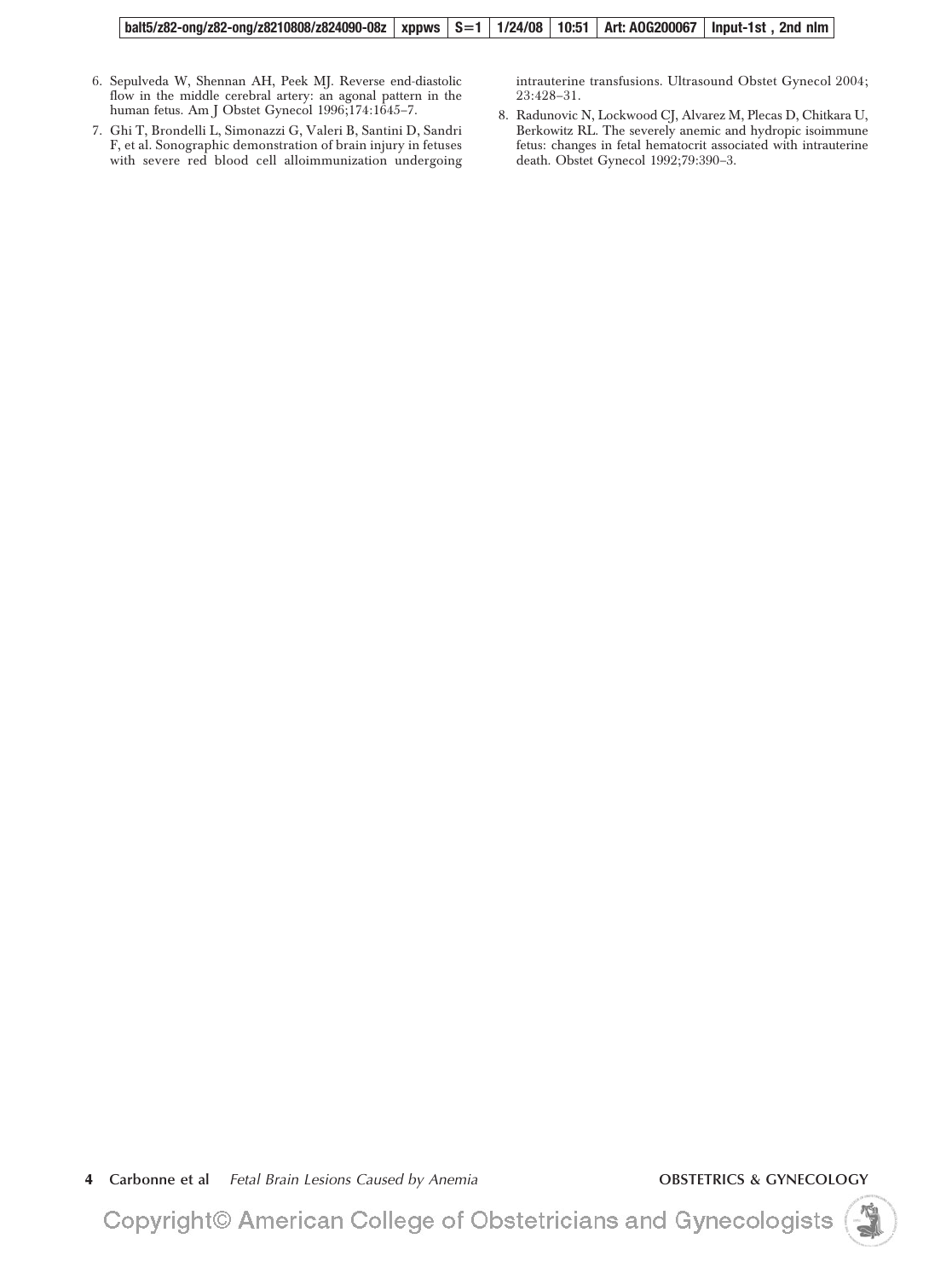**000 Prenatal Diagnosis of Anoxic Cerebral Lesions Caused by Profound Fetal Anemia Secondary to Maternal Red Blood Cell Alloimmunization**

Profound fetal anemia may cause anoxic lesions of the fetal brain that may be diagnosed prenatally.

*Bruno Carbonne, Ame´lie Nguyen, Evelyne Cynober, Vanina Castaigne, Anne Cortey, Yves Brossard*